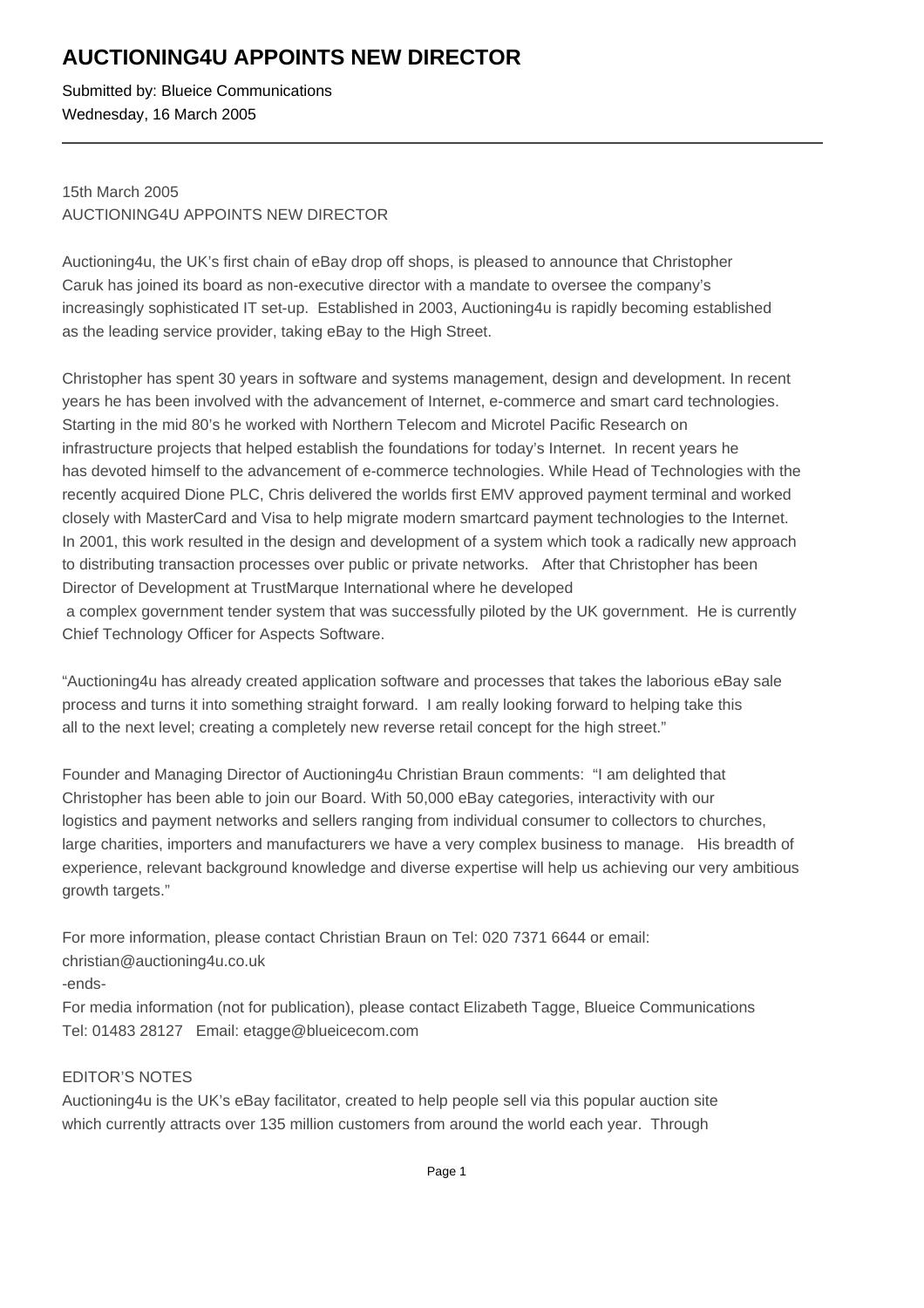Auctioning4u, customers can sell items via eBay without the hassle of writing descriptions, monitoring the auction process or dealing with payments and shipping. Similar to successful US models, Auctioning4u will set everything up on eBay – customers just have to clean out their closets and decide what to sell. Auctioning4u does the rest – if you can't make it to the shop with your load, the company can even arrange to pick items up for a small fee. Once an item is accepted and registered, you can just go home, put your feet up and wait for the cheque to arrive six weeks later. Auctioning4u also offers its service to charities and companies.

#### Why use Auctioning4u?

• Auctioning4u's sale-through rate has been above 90% compared to eBay's average of 43% • No hassles with complicated listing issues, monitoring auctions or posting items. The latter is especially useful as at least one third of Auctioning4u's buyers to date have been overseas, with a significant component from North America

• Auctioning4u can maximise sales prices through the combination of expert staff using the latest technology, a professional photographic studio and the variety of payment methods offered to buyers (credit cards through PayPal, sterling, a variety of international currencies and transfers, cash at stores)

• Using Auctioning4u means customers won't need to disclose personal details on the net. There is the added security of physical shops, where interested buyers can stop in to pay for and pick up their purchases

• Auctioning4u has a high "trust rating". Recognised as an eBay 'PowerSeller', one of eBay's most successful sellers in terms of product sales and customer satisfaction, Auctioning4u has a positive feedback rating of 99%, which gives both buyers and sellers confidence

## Background on Auctioning4u:

Christian Braun, Managing Director of Auctioning4u, came up with the concept after his wife asked him to help clean house. They ended up with over 200 items too good to give away and she suggested that he investigate selling them on eBay. Both busy professionals, they found the process time consuming and were amazed to discover that while a multitude of American and Continental European companies had sprung up to take on the selling process, nothing similar existed in the UK. Equipped with a London Business School MBA and his experience with GE's private equity division, Christian saw the perfect opportunity for a new service business

• Auctioning4u-Kensington Olympia, the company's flagship store is located at 118 Blythe Road, London W14 0HD Tel: 020 7371 3715. Email: olympia@auctioning4u.co.uk. Open Mo-Sa 10:00 – 19:00

• Auctioning4u–Notting Hill is located at Stall 18, 161 Portobello Road, London W11 2DY. Tel: 020 7221 2096, Email: nottinghill@auctioning4u.co.uk. Open Fr-Sa 10:00 – 17:00

• Auctioning4u-Kew is located at 6 Mortlake Terrace, Kew Green, Surrey TW9 3DT. Tel: 020 8948 4911, Email: kew@auctioning4u.co.uk. Please ring for an appointment

• Auctioning4u-West Hampstead is located at the Tanning Shop Hampstead, 68 Fortune Green Road, West Hampstead NW6 1DT. Tel: (020) 7794 7220 or Email: westhampstead@auctioning4u.co.uk. Open Mon-Fri 16:00 - 22:00 and Sat 10:00 - 20:00

For franchise information, please contact Auctioning4u Christian Braun, managing director, Tel: 020 7371 6644 or Email: franchising@auctioning4u.co.uk